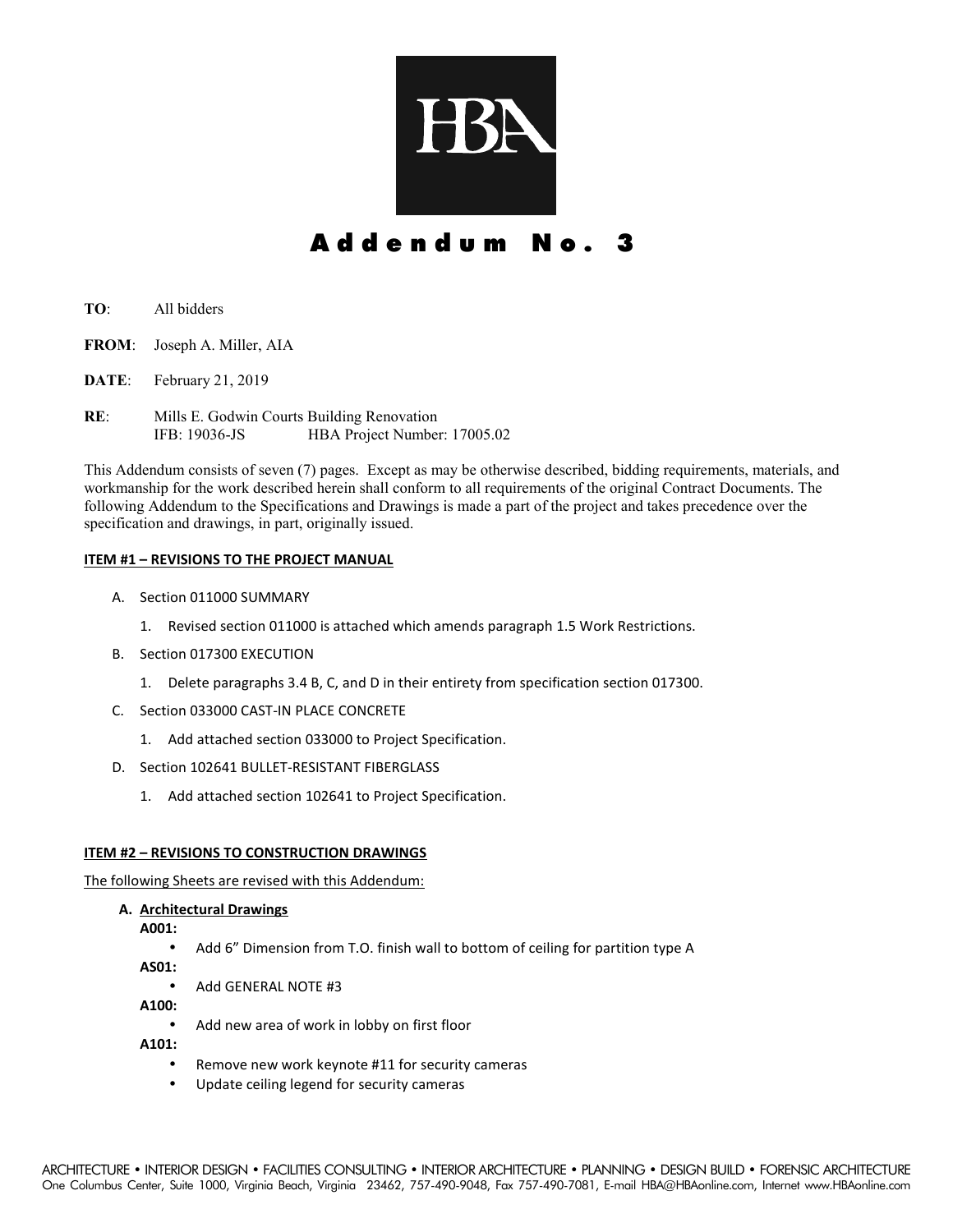- Add detail 5/A101
- Update detail mark 5/A101 on Lobby Demo Plan 1/A100

# **A102:**

• Add detail mark 6/I101 on 3/A101

# **A104:**

- Delete Steel plate note from 10/A104
- Add rebar to sill detail 12/A104
- Clarify extent of slab thickening and demo at new security wall on 2/A100, 3/A100
- Update ceiling legend for security cameras
- Update general ceiling note #1 for existing ceiling height 9'-0"
- Add enlarged 4" CMU column wrap demo and new plan details 14,15/A104

# **A107:**

- Update ceiling legend for security cameras
- Update general ceiling note #1 for existing ceiling height 9'-0"

# **A109:**

• Update demolition note #3;

# **A112:**

- Update ceiling legend for security cameras
- Remove demo note #5 from 10/A100, and update demo keynotes schedule
- Add new work note #6 from 11/A100, and update new work keynotes schedule
- Update general ceiling note #1 for existing ceiling height 9'-0"
- Add restroom new work keynote #7 on new work keynotes schedule and restroom ceiling plans

# **A113:**

- Remove security camera demo and new key notes #1, update the schedules and the plans
- Add general notes #6 refinish all wood work
- Add general demo notes #4 clean and prepare all wood work for refinishing
- Update demo key notes #3 for jury chairs

#### **A114:**

- Remove security camera demo and new key notes #1, update the schedules and the plans
- Add general notes #5 refinish all wood work
- Add general demo notes #4 clean and prepare all wood work for refinishing
- Update demo key notes #3 for jury chairs

# **A116:**

- Add toilet accessory schedule's manufacturer and model information
- Update toilet accessory item #5 and #7
- Delete item #6 and #8 on accessory schedule and interior elevation 6, 8/A116

# **A201:**

- Remove elevation keynotes schedule for security camera
- Remove security camera symbols and keynotes #1 from the elevations

# **A202:**

- Remove elevation keynotes schedule for security camera
- Remove security camera symbols and keynotes #1 from the elevations
- A601:
- Add steel weld note to section 17/A104
- Add #4 concrete base dimensions for the security wall section 17/A601
- Update base detail and note for ballistic wall in the lobby 6/A601

# **I101:**

- Add wall tile base detail 6/A102
- Add B2 base work extent on the lobby finish plan
- Update interior color schedule for B2 and B2G
- Update finish schedule note #2
- Add extent of carpet replacement clarified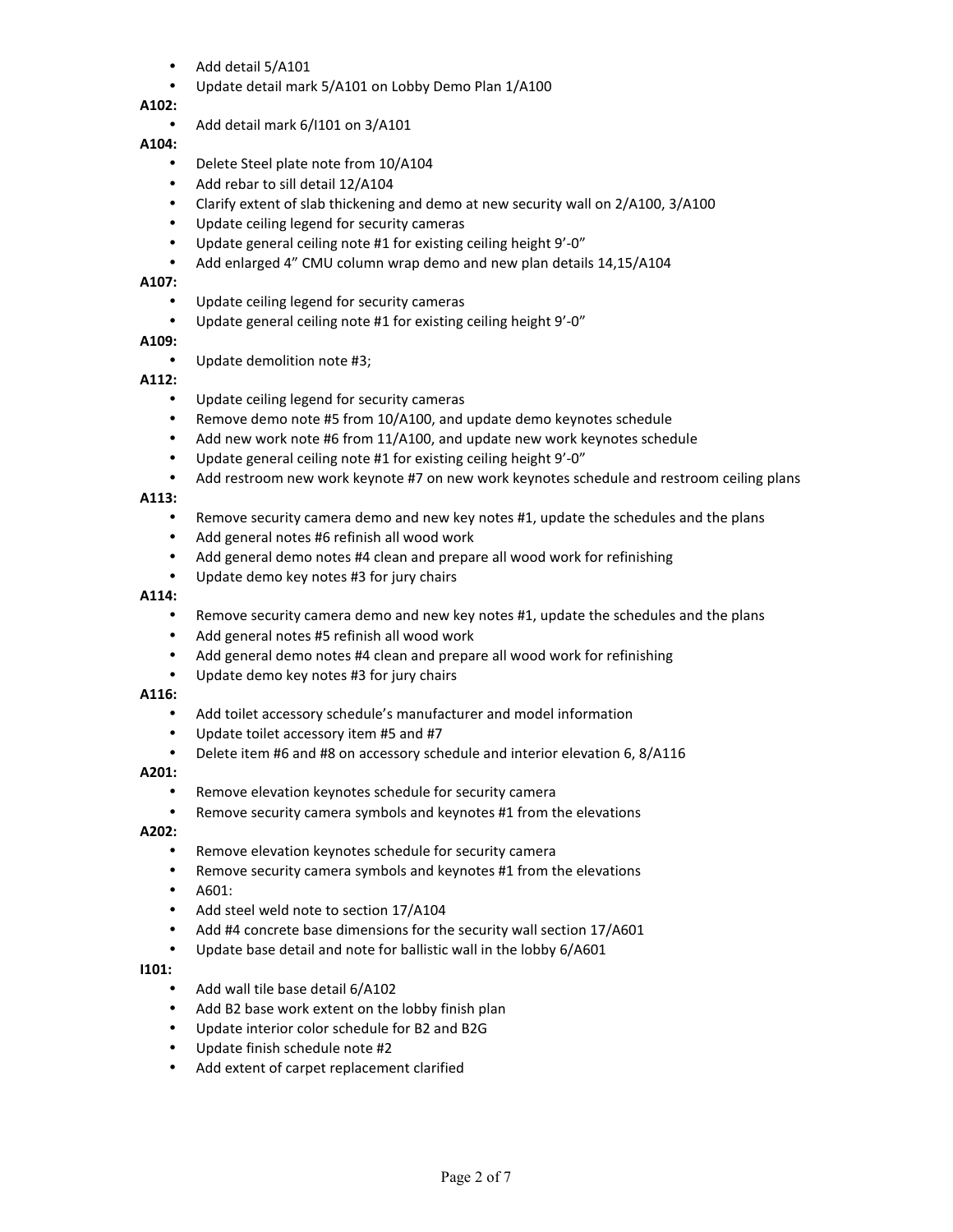#### **B. Fire Protection:**

**FP001:** 

- Sheet added to clarify fire protection work.
- **FP101:** 
	- Sheet added to clarify areas of fire protection work.

### **C. Electrical Drawings**

#### **E101:**

• Moved fire alarm work previously on E301-E303 sheets.

**E102:** 

• Moved fire alarm work and tele/data previously on E301-E303 sheets.

#### **E301-E303:**

• Work associated with cameras deleted and fire alarm and tele/data work moved to sheets E101 and E102.

# **ITEM #3 – QUESTIONS FROM BIDDERS**

#### General

- Q1. The demolition drawings are calling for several walls in the security area to be removed. During the site visit it was not possible to see above the ceiling should these walls called out to be removed be considered to be grouted solid and go the deck above, which it is estimated to be 14' AFF?? Drawing A104.
- **A1. Yes, security wall extends to underside of deck above. Approximately ± 14'**
- Q2. The drawings are calling for 5 new concrete security planters to be installed at the main entrance, the are no specification for them. Can a basis of design and color be given as to the type required? And will they need to be anchored to the sidewalk? Drawing AS01.
- **A2. Note added on drawing sheet AS01. Planter BOD is Cartier Concrete Security Planter TF4241 or approved equal. Color to match existing precast. Planters do not need to be secured to sidewalk.**
- Q3. The drawings are calling for existing acoustic walls panels to be removed, covering removed, cleaned and recovered. This is very time consuming, expensive and difficult to do in the field. Will it be permissible to replace the panels in-kind including the cores? If this method is acceptable, can the core material be identified? There are no specifications on the material just what is called out on the finish schedule. Is the same material to be used for the type "A" and "R" panels. Drawing A115.
- **A3. Base bid to include what is on documents. Alternate can be submitted for approval.**
- Q4. Detail #10 is calling for a "steel plate" on the bottom of the bond beam block, no size or detail is given for the plate. Please clarify. Drawing A104.
- **A4. There is no steel plate, weld note deleted from 10/A104.**
- Q5. This spec is calling for Sun Window Film, yet there are no locations shown/called out where this is to be installed. Please provide locations. Spec 088713
- **A5. Extent of window film is shown on 2/A102**
- Q6. If the front revolving door is not replaced in the same day, a security wall will be required. Please provide a detail of what material would be acceptable to use for the temporary security wall
- **A6. Temporary wall detail 5/A101 added.**
- Q7. The drawing for the new work in the restrooms under alternate #2 does not state to repaint the ceilings in the restrooms, please confirm the whether the ceilings are to be repainted and that the existing walls mirrors are to remain. Drawing A112.
- **A7. Yes. Patch any area damaged during construction and prepare for paint. Paint ceilings to match existing. Existing wall mirrors to remain.**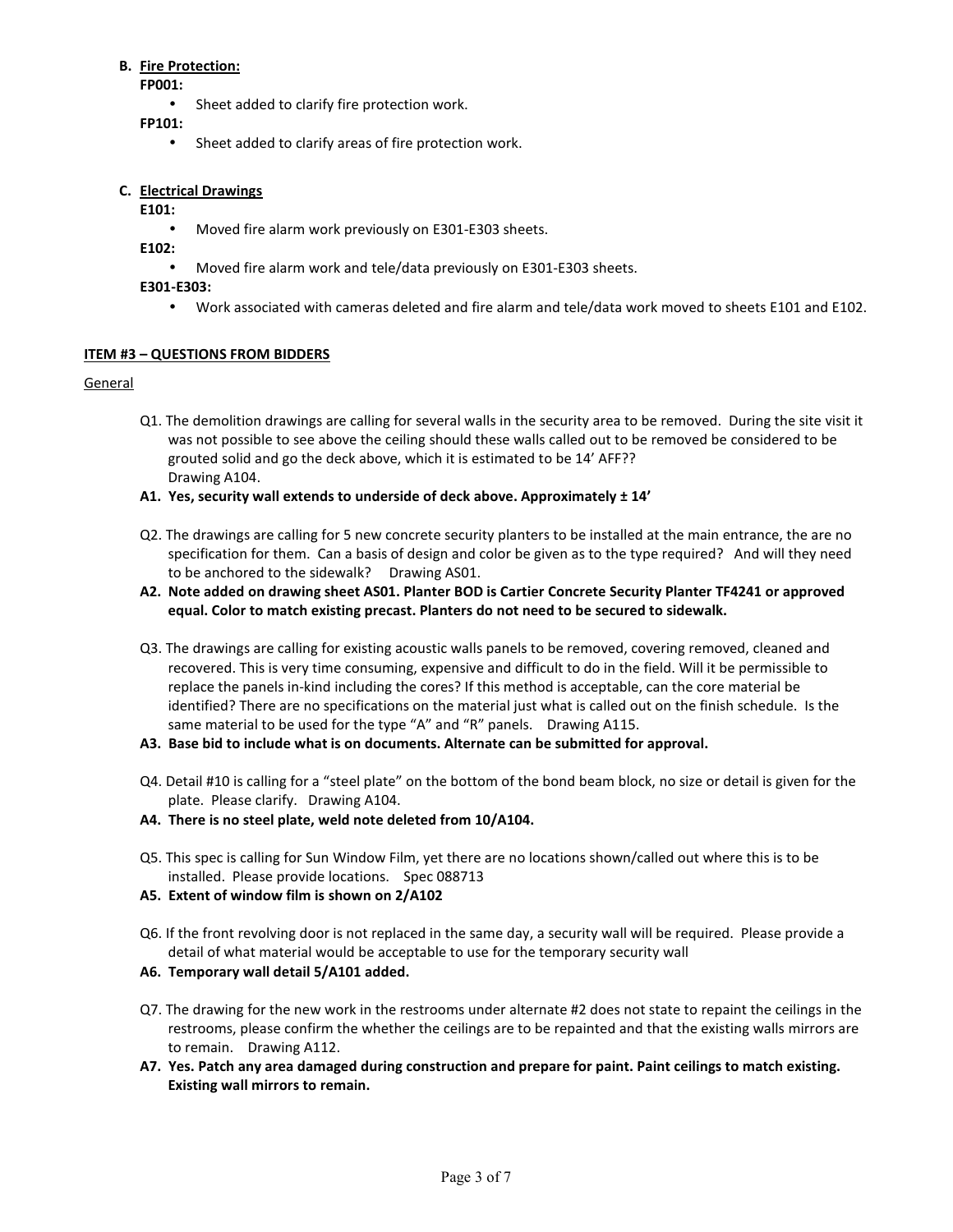- Q8. This section is calling for a water spray test to be performed on the new curtain wall. Please confirm. Spec 084413-9 3.4 B.
- **A8. Yes, water spray test required.**
- Q9. The interior color schedule is stating that the base to be replaced in the lobby is "granite 8" absolute black. Is there a manufacturer and model number of the existing base available to allow for an as close to match as possible? Drawing I101
- **A9. Lobby base (B2) Interior Color Schedule on sheet I101 revised.**

 **Manufacturer: Dal Tile Product Name: Uniform Concrete Item#/Color: Black UC16 Polished** 

- Q10. During the roof replacement, will the workers be allowed to use the building's roof hatch for daily access to the roof, or will a stair tower be required? Drawing A109.
- **A10. The building's roof hatch is not to be used for daily access to the roof. Clarification provided in 011000 Summary.**
- Q11. The drawings for this detail are unclear. Is it the intent at the location of the new security wall in the detention area, for that area to be cut out and the existing slab thickened or is the slab assumed to already be thickened in that area? Drawing A601 Detail #17
- **A11. Clarification provided on sheets A104 and A601.**
- Q12. Can you clarify which areas of construction will have to be done after hours?

#### **A12. Clarification provided in 011000 Summary**

- Q13. Drawings are calling for the jury box chairs to be removed, are these to be removed by the contractor under this contract or will the City's chair contractor remove them? If the removal is under this contract are the chairs to be turned over to the City or removed from the site as trash? Drawing A-114.
- **A13. Remove jury chairs according to documents and return to the City.**
- Q14. The plans are missing most of the finishes needed for the Judges Room. Reference I101
- **A14. Interior Color Schedule and notes revised on I101.**
- Q15. Will sprinkler coverage be required in the new entry vestibule? If so, how will be piping be concealed?
- **A15. Yes, it is required. Engineer will work with installing FP contractor to conceal piping down to vestibule.**
- Q16. Specifications state "manufacturer and product numbers are listed (basis of design)" yet there are no manufacturer/model numbers anywhere. Please clarify. Spec 102800.2.4 B
- **A16. Manufacturer and model numbers added to accessory schedule on A116**
- Q17. The drawings are calling for "channel framed mirror to be the width of the counter top", the only restroom receiving a new mirror is the new judge's restroom (#309) and only has a wall lavatory (20" W). Will a standard 18" X 36" framed mirror be acceptable to use at this location? Spec 102813
- **A17. Yes, 18" x 36" framed mirror is acceptable.**
- Q18. Rooms 122 (security) 308, and 310 (Judge's rooms) on the finish schedule are calling for the carpet to "match existing" is the existing carpet manufacturer/model known? If not, can you specify a budget/sq. yard allowance for bidding purposes? Drawing I101
- **A18. Interior Color Schedule revised on I101 with manufacturer and product information.**
- Q19. Please provide a specification for the ballistic armor.
- **A19. Specification 102641 Bullet-Resistant Fiberglass has been added.**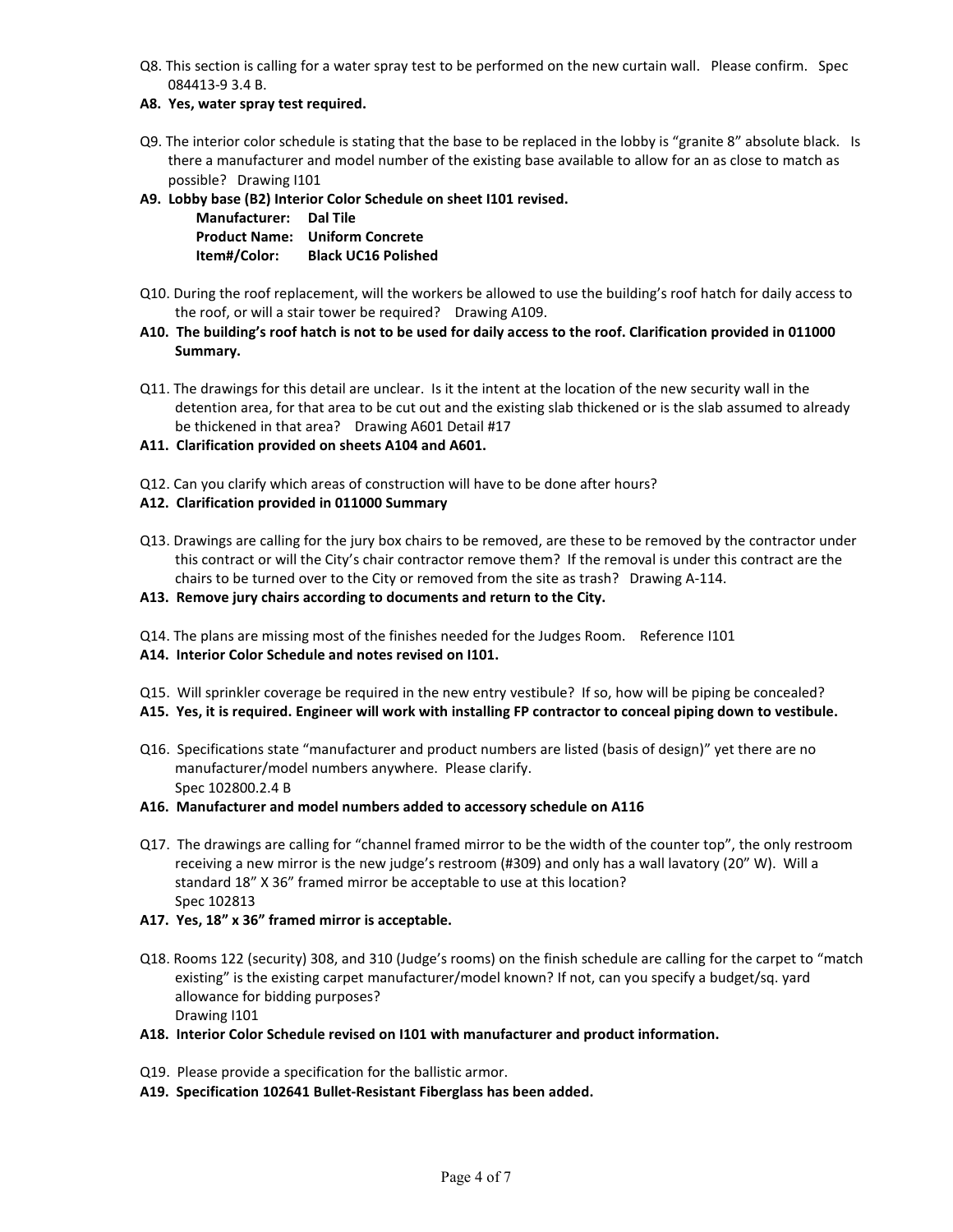- Q20. Please verify if the four court rooms will need to be worked on at separate times, or if the contractor can work on the four court rooms at the same time.
- **A20. Clarification provided in 011000 Summary**
- Q21. Please verify if there is a requirement for the contractor to work on the restrooms (202 & 203) will need to be completed at the same time as court room 1 (204) for noise purposes.
- **A21. Clarification provided in 011000 Summary**
- Q22. Please verify if there is a requirement for the contractor to work on the restrooms (302 & 303) will need to be completed at the same time as court room 1 (304) for noise purposes.
- **A22. Clarification provided in 011000 Summary**
- Q23. Please provide a lists of testing or inspection that the contractor will need to pay for.
- **A23. All required quality control testing will be paid by contractor. Owner will hire and pay for special inspector if required.**
- Q24. Please provide a list of completion dates that each section will need to be substantially completed.
- **A24. Contractor to coordinate completion schedule for each section with owner at the time contract is awarded. All work to be completed within 120 days as outlined in the contract documents.**
- Q25. Please provide if the x-ray machine or magnetometers are anchored to the floor in anyway. If so, please provide details or photos of the anchors. Please also verify if any electrical demolition will need to take place for these items (ie. Temp. disconnects, etc).
- **A25. X-ray and Magnetometers are not anchored to the floor. No electrical demolition is required.**
- Q26. Please verify the costs of the background checks are by the owner.
- **A26. Yes. Clarification provided in 011000 Summary**
- Q27. Please show the extents of the wood base to be removed and trim per notes 9 and 10 on A101.
- **A27. Extent of wood base removal and new work added to finish plans on I101.**
- Q28. Please verify that work not in the contractors scope includes fire suppression, Audio/Visual, TV, Data/Telephone and FF&E.
- **A28. Scope of work by owner is included in section 011000 Summary. Further clarification for fire suppression in new work areas located on sheets FP001 and FP101.**
- Q29. Please provide the spacing of the hilti anchors and 3x6x1/4" plate for the stub wall per detail 6 on A601.
- **A29. Plan showing spacing located on sheet A103. Refer to sheet A101 for additional information.**
- Q30. Please provide the flooring finishes that are required for restrooms 309 and 311.
- **A30. Interior Color Schedule revised on I101 with manufacture and product information.**

**Manufacturer: Armstrong Product Name: Decorart Item#/Color: TBD** 

**No work in room 311.**

Q31. Please verify that the only flooring finishes required for restrooms 120 and 121 is replacing the base. **A31. Yes, base only.**

- Q32. Please verify that the court room alternates on the 2nd and 3rd floor will not require new flooring as note 5 states to remove the flooring but there is not a note to replace flooring.
- **A32. Yes, no new flooring in court rooms. Note deleted from sheets.**
- Q33. Please refer to section 076200 1.5 B. Please verify if design calculations will need to be submitted for the delegated design portion of this work.
- **A33. Yes.**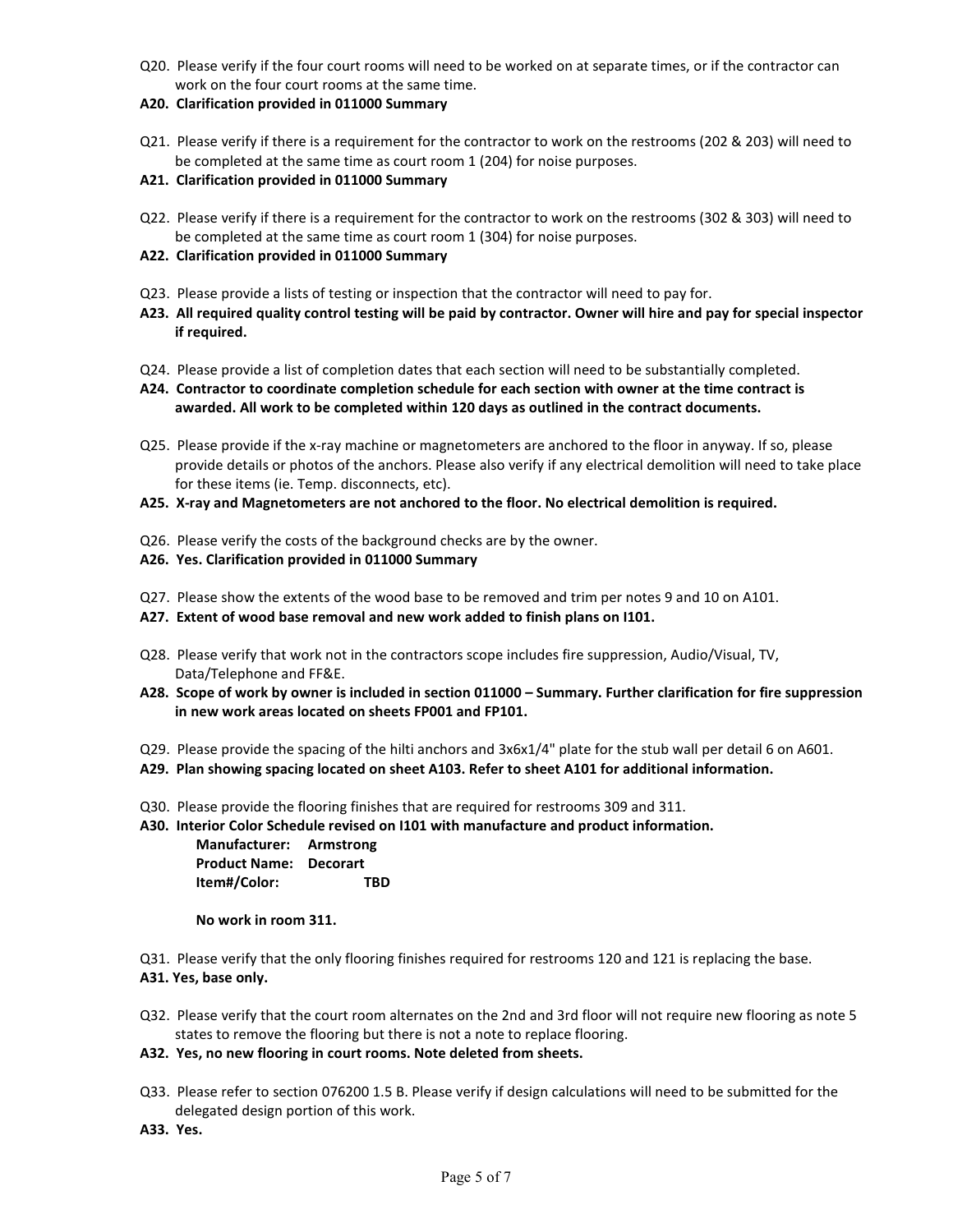- Q34. Please refer to section 084113 1.3 F. Please verify if design calculations will need to be submitted for the delegated design portion of this work.
- **A34. Yes.**
- Q35. Please refer to section 084413 1.4 F. Please verify if design calculations will need to be submitted for the delegated design portion of this work.
- **A35. Yes.**
- Q36. Please refer to section 233113 1.2 A. Please verify that a mechanical engineer will be required to design the duct construction as indicated in the specifications. If so, what submittals will be required from the engineer.
- **A36. Delegated duct design does not require a mechanical engineer. Ductwork construction and supports to comply with SMACNA standards as specified.**
- Q37. Please refer to section 096813 3.1 C. This sections refers to section 033000 "Cast-In-Place Concrete", however there is not a specification 033000 Cast-In-Place Concrete. Please provide this section.
- **A37. Specification 033000 Cast-In-Place Concrete has been added.**
- Q38. Please verify if the final property survey is required.
- **A38. Not required. Sections 3.4 B, C, and D deleted.**
- Q39. Please verify the type and height of the walls to be removed for the new security room per detail 2 on A104.
- **A39. Security wall extends to deck above. Approx. +- 14'. Wall type Security 6" CMU with #4 rebar at 8" O.C. Horiz. fill solid with "Corefill". Lap rebar vertically 1'-0".**
- Q40. Please provide a detail or description of the material that the security ceiling is made of as it is to be removed per ceiling legend demo on A104. If this is concrete, please provide the thickness.
- **A40. Ceiling is a security plaster ceiling with heavy duty security metal lath.**
- Q41. Please provide the thickness of the new concrete footing per detail 17 on A601.
- **A41. Footing thickness is 8". Dimension added to 17/A601.**
- Q42. Please provide a specification for the porcelain tile base.
- **A42. Porcelain tile information added to Interior Color Schedule on sheet I101. Base detail added to sheet I101.**
- Q43. Please verify if the column wrap in the detention area is to be removed as shown in 2/A104, or if the column wrap is to stay. If the column wrap is to be removed and replaced, please provide a detail for the wrap.
- **A43. Existing column wrap to be partially removed. See extents of demolition on enlarged plan detail, sheet A104. New 4" column wrap to tie into new 8" security CMU wall. See enlarged plan detail, sheet A104.**
- Q44. Please verify the 3' wall types shown in detail 3 on A104.
- **A44. Wall tags added to A104. See partition type sheet for additional information.**
- Q45. Please provide the limits of the carpet removal for corridor 115.
- **A45. Carpet limits added to plans on I101.**
- Q46. Please provide the wall type that the door is being removed from in office 108 on drawing A106.
- **A46. Wall is 3 5/8" metal stud with 5/8" gypsum board each side.**
- Q47. Please provide the wall height in office 109 that is to be removed on A106.
- **A47. Wall extends to 4" above finished ceiling. Approx. ± 9'-4".**
- Q48. Please provide the height of the 4' long wall type A7 wall located in office 116.
- **A48. Partition height located on partition sheet A001.**
- Q49. Please provide a count of SF of ceiling panels that will need to be replaced per general new work notes #5. Please also provide the same information for any ceilings that need to be patched.